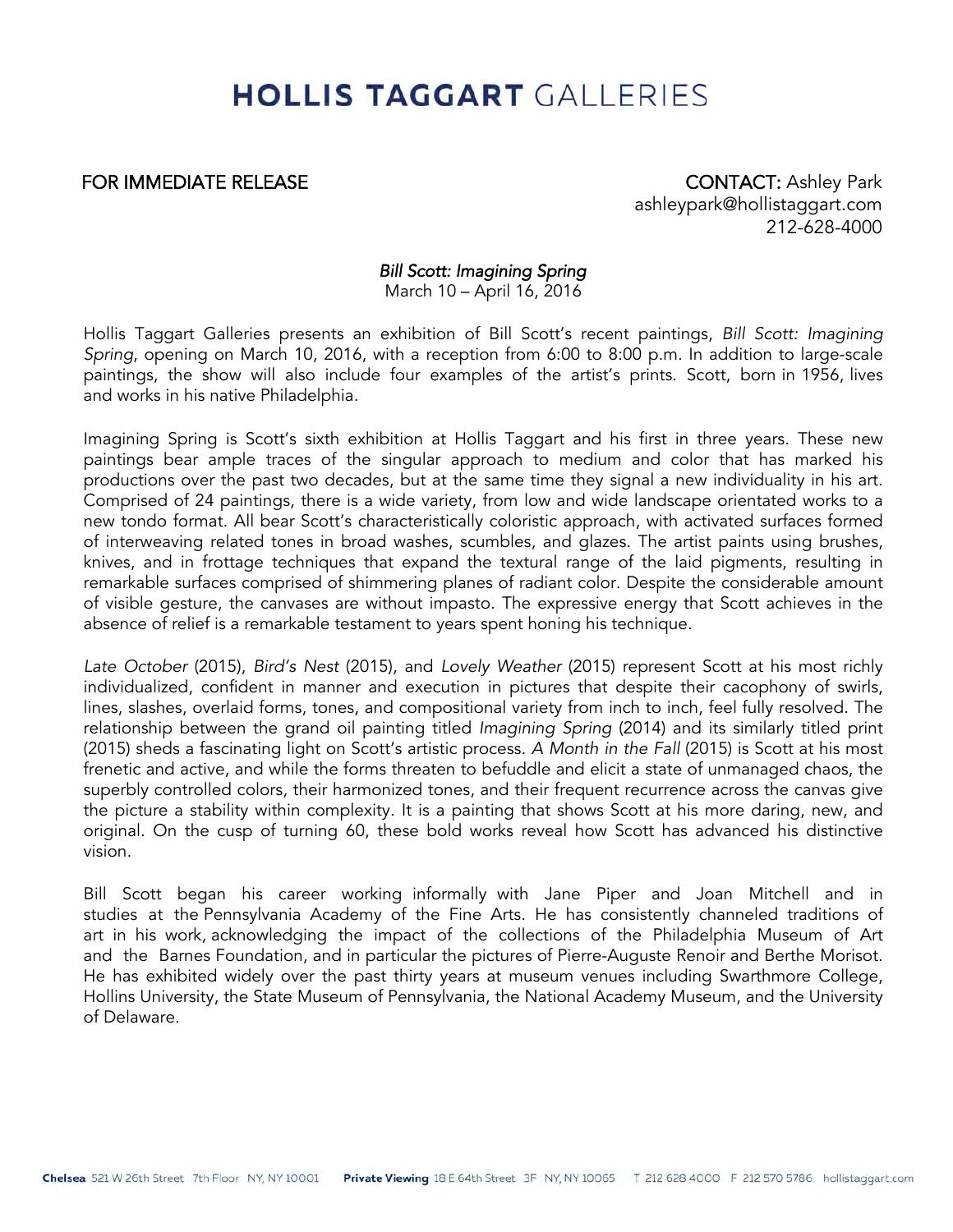# **HOLLIS TAGGART GALLERIES**

Scott's work is found in public collections throughout the United States, including the Delaware Art Museum, the Pennsylvania Academy of the Fine Arts, the Cleveland Museum of Art, the Philadelphia Museum of Art, the Butler Institute of American Art, the Munson-Williams-Proctor Institute Museum of Art, and the Woodmere Art Museum.

The exhibition is accompanied by a catalogue with an essay by Jason Rosenfeld, Ph.D., Distinguished Chair and Professor of Art History at Marymount Manhattan College, author of John Everett Millais (2012), co-curator of River Crossings at Olana and Cedar Grove in Hudson and Catskill, New York (2015), Pre-Raphaelites: Victorian Avant-Garde at Tate Britain, the National Gallery in Washington, D.C., and the Pushkin (2012-14), and John Everett Millais at Tate Britain and the Van Gogh Museum (2007-2008). He has also published on Marcel Dzama, Stephen Hannock, and Lionel Smit.

Gallery hours are Monday through Friday 10-5 and Saturday 11-5 or by appointment For more information, please visit our website at www.hollistaggart.com